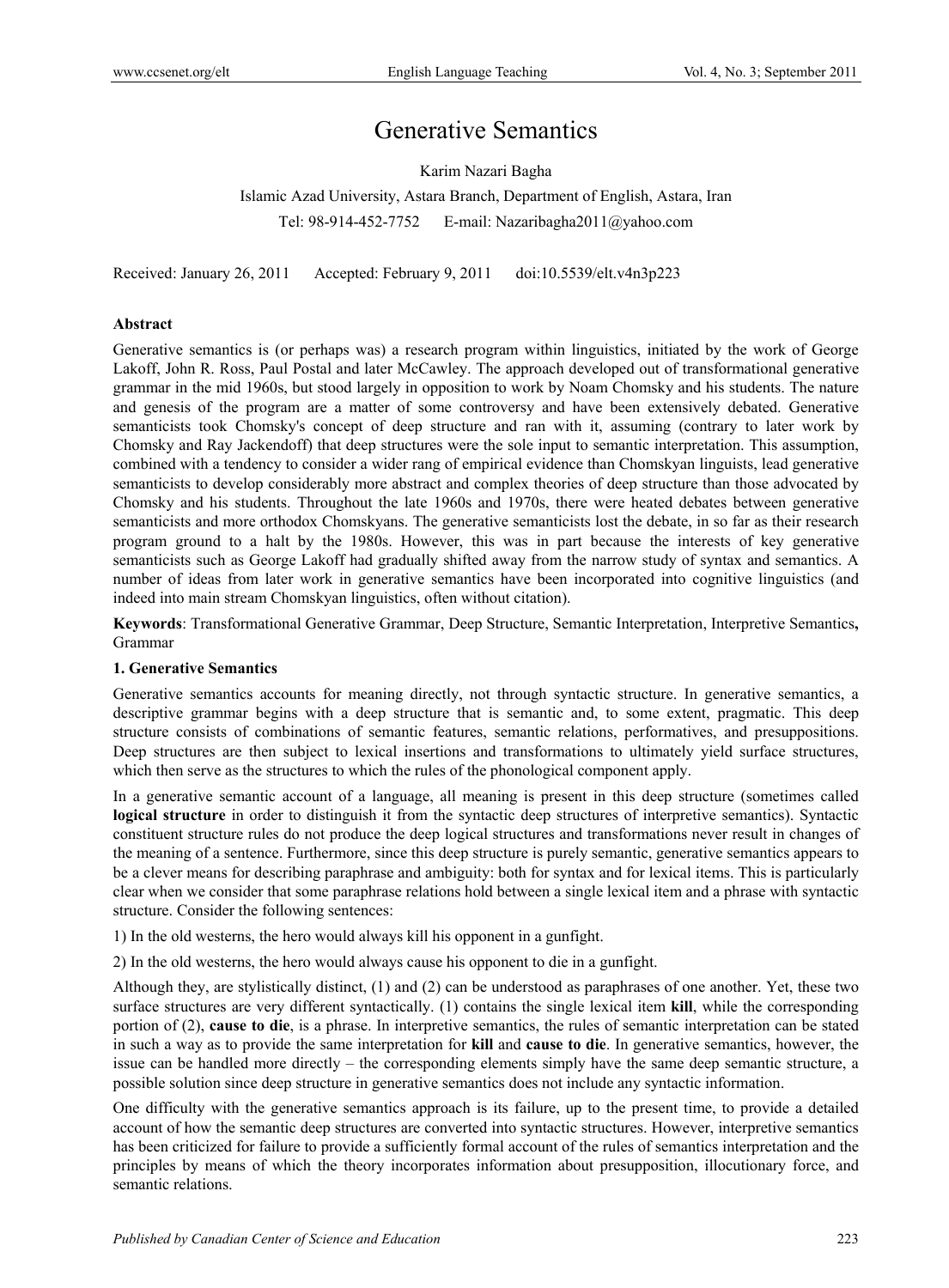Chomsky, Katz and Fodor (1963) argued that the syntactically motivated **deep structure** presents the only structure applicable to the semantic interpretive components of the grammar. In contrast, the proponents of generative semantics maintained that semantic structures are generated in a form of basic (universal) rules similar to those of **predicate logic**. The meaning of individual lexemes is described as a syntactically structured complex of basic semantic elements. For example, the verb **convince** (x convinces y to do z) is paraphrased by **x does that y wants that z**, where **do** and **want** are atomic predicates which form more complex predicates through transformations. In addition, the number of syntactic categories is reduced to three:  $S$  (= **proposition**), NP (= **argument**), and V (= **predicate**). Since logical-semantic form of the sentence is now seen as the underlying (generative) structure, the otherwise strict division between syntax and semantics collapses, especially between lexical semantics, word formation and the semantics of propositions. Critics of generative semantics points out the **ad hoc** nature of the descriptive mechanism and the 'overpowerful' generative power of this model, whose apparatus could generate more complex structure than are realized in human languages.

The leading idea of generative semantics is that there is no principled distinction between syntactic processes and semantic processes. This notion was accompanied by a number of subsidiary hypotheses: first, that the purely syntactic level of 'deep structure' posited in Chomsky's 1965 book **Aspects of the Theory of Syntax** cannot exist; second, that the initial representations of derivations are logical representations which are identical from language to language (the **universal-base hypothesis**); third, all aspects of meaning are representable in phrase-marker form. In other words, the derivation of a sentence is a direct transformational mapping from semantics to surface structure. Figure 1 represents the initial (1967) generative semantics model.

In its initial stages, generative semantics did not question the major assumptions of Chomsky's **Aspects theory**; indeed, it attempted to carry them through to their logical conclusion. For example, Chomsky had written that 'the syntactic component of a grammar must specify, for each sentence, a **deep structure** that determines its semantic representation' (1965, p. 16). Since the late 1960s little elaborative work was done to specify any interpretive mechanisms by which the deep structure might be mapped onto meaning, Lakoff and others took the word 'determines' in its most literal sense and simply equated the two levels. Along the same lines, Chomsky's (tentative) hypothesis that selectional restrictions were to be stated at deep structure also led to that level's being conflated with semantic representation. Since sentences such as (3a) and (3b), for example, share several selectional properties – the possible subjects of **from** and so on – it was reasoned that the two sentences has to share deep structures. But if such were the case, generative semanticists reasoned, then that deep structure would have to be so close to the semantic representation of the two sentences that it would be pointless to distinguish the two levels.

3) (a) Mary sold the book to John.

(b) John bought the book from Mary.

As figure 1 indicates, the question of how and where lexical items entered the derivation was a topic of controversy in generative semantics. McCawley (1968) dealt with this problem by treating lexical entries themselves as structured composites of semantic material (the theory of **lexical decomposition**), and thus offered (2) as the entry for **kill**: (Diagram1)

After the transformational rules had created a substructure in the derivation that matched the structure of a lexical entry, the phonological matrix of that entry would be insertable into the derivation. McCawley hesitantly suggested that lexical-insertion transformations might apply in a block after the application of the cyclic rules; however, generative semanticists never did agree on the locus of lexical insertion, nor even whether it occurred at some independently definable level at all.

Generative semanticists realized that their rejection of the level of deep structure would be little more than word-playing if the transformational mapping from semantics representation to surface structure turned out to be characterized by a major break before the application of the familiar cyclic rules – particularly if the natural location for the insertion of lexical items was precisely at this break. They therefore constructed a number of arguments to show that no such break existed. The most compelling were moulded after Morris Hall's classic argument against the structuralist phoneme (Halle, 1959). Paralleling Halle's style of argumentation, generative semanticists attempted to show that the existence of a level of deep structure distinct from semantic representation would demand that the same generalization be stated twice, once in the syntax and once in the semantics.

Since a simple transformational mapping from semantics to the surface entails that no transformation can change meaning, any examples that tended to show that such rules were meaning changing presented a profound challenge to generative semantics. Yet such examples had long been known to exist: for example, passive sentences containing multiple quantifiers differ in meaning from their corresponding actives. The scope differences between (4a) and (4b), for example, seem to suggest that Passive is a meaning-changing transformation: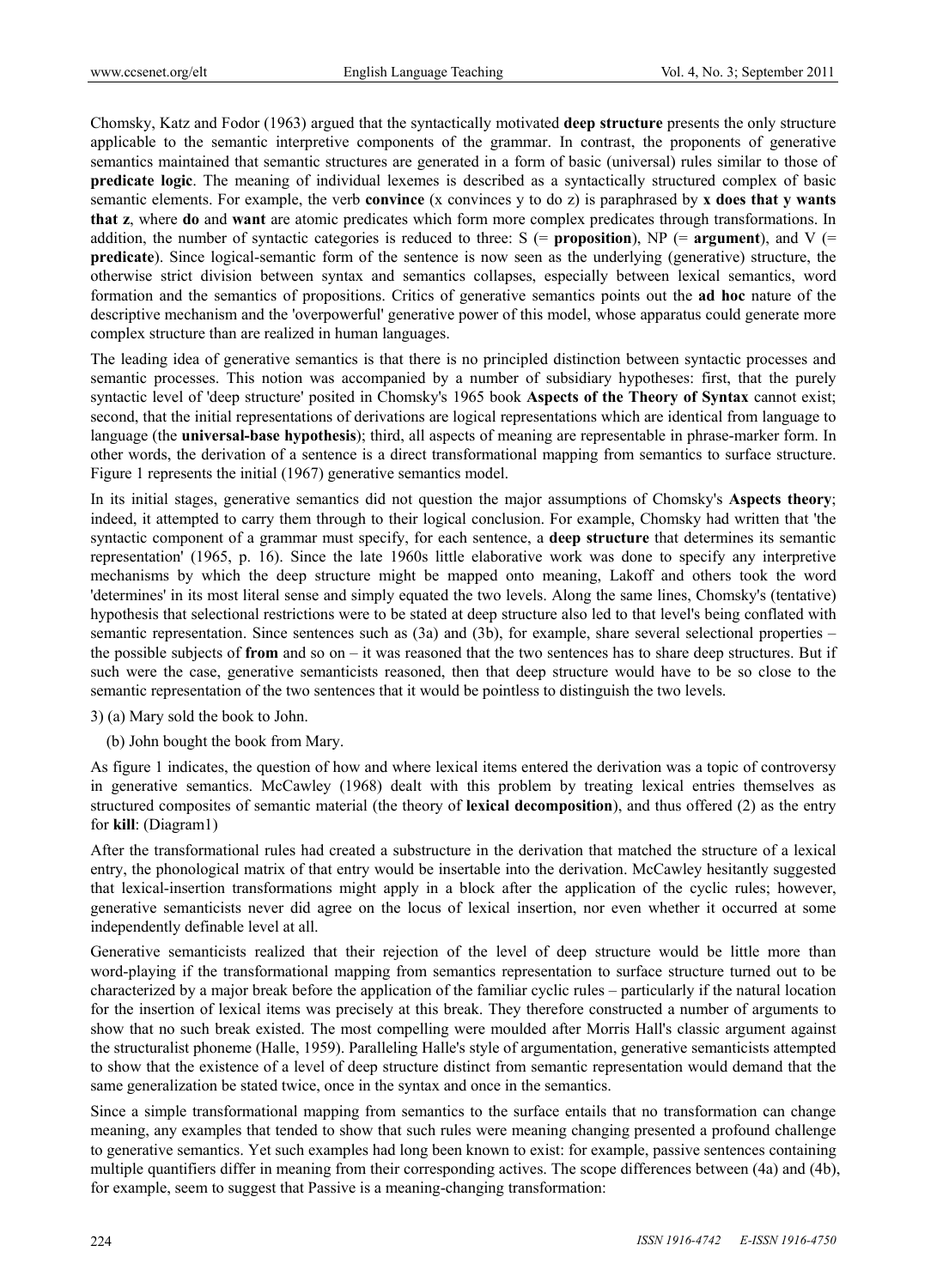4) (a) Many men read few books.

(b) Few books were read by many men.

The solution to this problem put forward by Lakoff (1971a) was to supplement the strict transformational derivation with another type of rule – a **global rule –** which has the ability to state generalizations between derivationally non-adjacent phrase markers. Examples (4a-b) were handled by a global rule that says that if one logical element has wider scope than another in semantic representation, then it must precede it in surface structure. This proposal had the virtue of allowing both the hypothesis that transformations are meaning preserving and the hypothesis that the deepest syntactic level is semantic representation to be technically maintained.

Soon many examples of other types of processes were found which could not be stated in strict transformational terms, but seemed instead to involve global relations. These involved presupposition, case assignment, and contractions, among other phenomena.

In the late 1960s, the generative semanticists began to realize that as deep structure was pushed back, the inventory of syntactic categories became more and more reduced. And those remaining categories bore a close correspondence to the categories of symbolic logic. The three categories whose existence generative semanticists were certain of in this period – sentence, noun phrase, and verb – seemed to correspond directly to the proposition, argument, and predicate of logic. Logical connectives were incorporated into the class of predicates, as were quantifiers. This was an exhilarating discovery for generative semanticists and indicated to them more than anything else that they were on the right track. For, now, the deepest level of representation had a 'natural' language-independent basis, rooted in what Boole (1854) had called 'The Laws of Thought'. What is more, syntactic work in languages other than English was leading to the same three basic categories for all languages. The universal base hypothesis, not surprisingly, was seen as one of the most attractive features of generative semantics.

The development of generative semantics in the early 1970s was marked by a continuous elaboration and enrichment of the theoretical devices that it employed in grammatical description. By 1972, George Lakoff's conception of grammatical organization appeared as in Figure 2 (an oversimplified diagram based on the discussion in Lakoff, (1974).

This elaboration was necessitated by the steady expansion of the type of phenomena that generative semanticists felt required a 'grammatical' treatment. As the scope of formal grammar expanded, so did the number of formal devices and their power. Arguments motivating such devices invariably took the following form:

5) (a) Phenomenon P has in the past been considered to be simply 'pragmatic', that is, part of performance and hence not requiring treatment within formal grammar.

(b) But P is reflected both in morpheme distribution and in the 'grammaticality' judgments that speakers are able to provide.

(c) If anything is the task of the grammarian, it is the explanation of native-speaker judgments and the distribution of morphemes in a language. Therefore, P must be handled in the grammar.

 (d) But the grammatical devices now available are insufficient for this task. Therefore,new devices of greater power must be added.

John R. Ross (1970) and Jerold Sadock (1974) were the first to argue that what in the past had been considered to be 'pragmatic' phenomena were amenable to grammatical treatment. Both linguists, for example, argued that the type of speech act which a sentence represents should be encoded directly in its semantic representation. i.e. its underlying syntactic structure. Analogously, George Lakoff (1971b) arrived at the conclusion that a speaker's beliefs about the world needed to be encoded into syntactic structure, on the basis of the attempt to account syntactically for judgments such as the following, which he explicitly regarded as 'grammaticality' judgments:

6) (a) John told Mary that she was ugly and then she insulted him.

(b) \* John told Mary that she was beautiful and then she insulted him.

He also argued that in order to provide a full account of the possible antecedents of anaphoric expressions, even deductive reasoning had to enter into grammatical description (1971c). As Lakoff pointed out, the antecedent of *too* in (7) 'the mayor is honest', is not present in the logical structure of the sentence, but must be deduced from it and its associated presupposition, 'Republicans are honest':

7) The mayor is a Republican and the used-dealer is honest too.

The deduction, then, was to be performed in the grammar itself.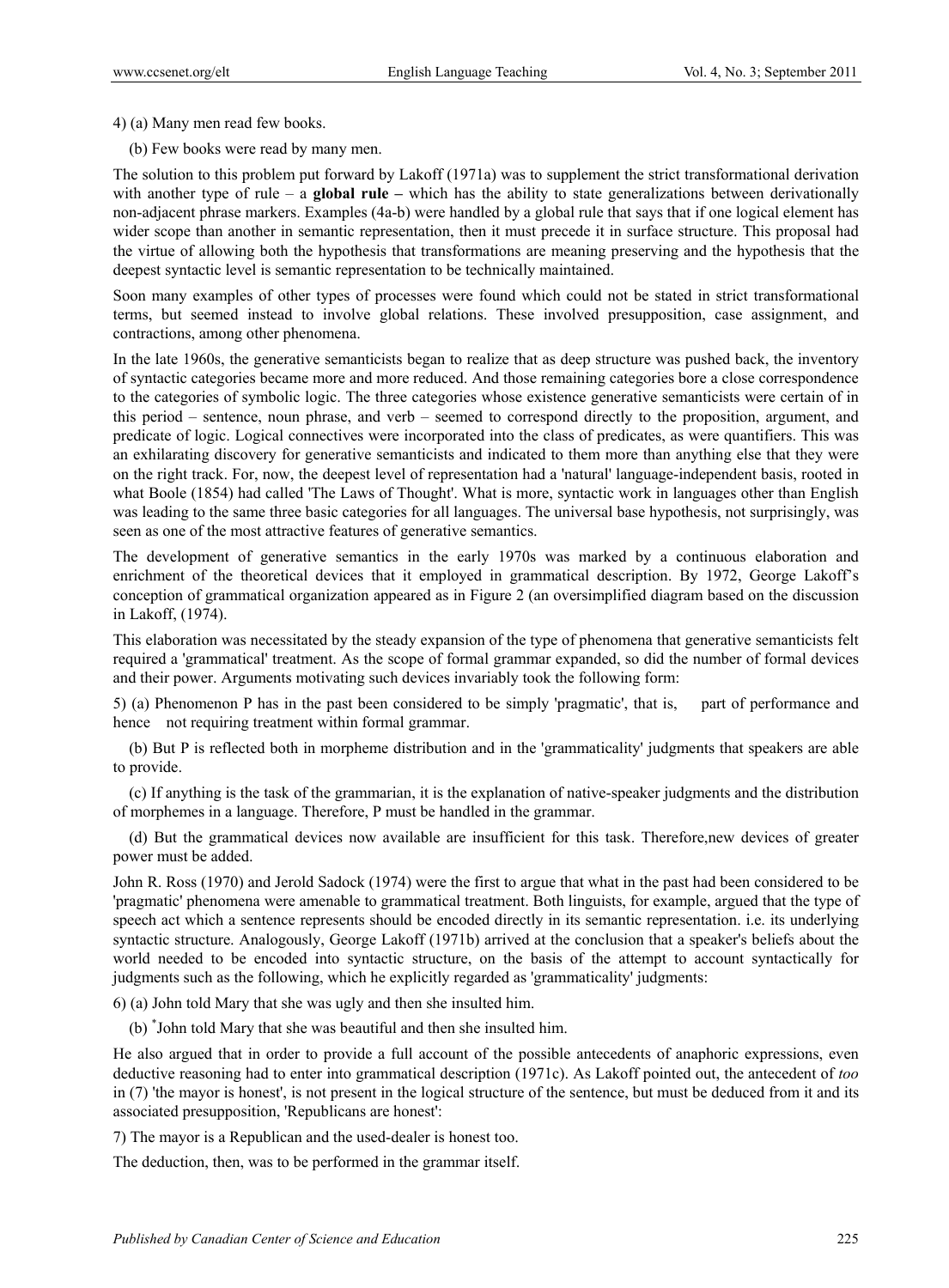Finally, Lakoff (1973) concluded that the graded nature of speaker judgments falsifies the notion that sentences should be either generated, i.e. be considered 'grammatical', or not generated, i.e. be treated as 'ungrammatical'. Lakoff suggested instead that a mechanism be devised to assign grammaticality *to a certain degree*. The particulars of **fuzzy grammar**, as it was called, were explored in a series of papers by John R. Ross (see especially Ross, 1973).

Not surprisingly, as the class of 'grammatical' phenomena increased, the competence-performance dichotomy became correspondingly cloudy. George Lakoff made it explicit that the domain of grammatical theory was no less than the domain of linguistics itself. Grammar, for Lakoff (1974, pp. 159-61), was to

specify the *conditions* under which sentences can be *appropriately* used. ….. One thing that one might ask is whether there is anything that does *not* enter into rules of grammar. For example, there are certain concepts from the study of social interaction that are part of grammar, e.g. relative social status, politeness, formality, etc. Even such an abstract notion as *free goods* enters into rules of grammar. Free goods are things (including information) that every one in a group has a right to. (Italics in original)

Since it is hard to imagine what might not affect the appropriateness of an utterance in actual discourse, the generative-semantic program with great rapidity moved from the task of grammar construction to that of observing language in its external setting. By the mid 1970s, most generative semanticists had ceased proposing explicit grammatical rules altogether. The idea that any conceivable phenomenon might influence such rules made doing so a thorough impracticality.

As noted above, generative semantics had collapsed well before the end of the 1970s. to a great extent, this was because its opponents were able to show that its assumptions led to a too complicated account of the phenomenon under analysis. For example, interpretivists showed that the purported reduction by generative semantics of the inventory of syntactic categories to three was illusory. As they pointed out, there is a difference between nouns, verbs, adjectives, adverbs, quantifiers, prepositions, and so on in surface structure, regardless of what is needed at the most underlying level. Hence, generative semantics would need to posit special transformations to create derived categories, i.e. categories other than verb, sentence, and noun phrase. Along the same lines, generative semantics never really succeeded in accounting for the primary function of the renounced level of deep structure – the specification of morpheme order. As most syntacticians soon realized, the order of articles, adjectives, negatives, numerals, nouns, and noun complements within a noun phrase is not predictable, or even statable, on semantic grounds. How then *could* generative semantics state morpheme order? Only, it seemed, by supplementing the transformational rules with a close-to-the-surface filter that functioned to mimic the phrase-structure rules of a theory with the level of deep structure. Thus, despite its rhetorical abandonment of deep structure, generative semantics would end up slipping that level in through the back door.

The interpretive account of 'global' phenomena, as well, came to be preferred over the generative-semantic treatment. In general, the former involved coindexing mechanisms, such as traces, that codified one stage of a derivation for reference by a later stage. In one sense, such mechanisms were simply formalizations of the global rules they were intended to replace. Nevertheless, since they involved the most minimal extensions of already existing theoretical devices, solutions involving them, it seemed, could be achieved without increasing the power of the theory. Coindexing approaches came to be more and more favored over global approaches since they enabled the phenomenon under investigation to be concretized and, in many cases, pointed the way to a principled solution.

Finally, by the end of the decade, virtually nobody accepted the generative-semantic attempt to handle all pragmatic phenomena grammatically. The mid and late 1970s saw an accelerating number of papers and books which cast into doubt the possibility of one homogeneous syntax-semantics-pragmatics and its consequent abandonment of the competence-performance distinction.

While the weight of the interpretivist counter attack was a major component of the demise of generative semantics, it was not the deciding factor. It is not unfair, in fact to say that generative semantics destroyed itself. Its internal dynamic led it irrevocably to content itself with mere descriptions of grammatical phenomena, instead of attempting explanations of them.

The dynamic that led generative semantics to abandon explanation flowed from its practice of regarding any speaker judgment and any fact about morpheme distribution as a *de facto* matter for grammatical analysis. Attributing the same theoretical weight to each and every fact about language had disastrous consequences. Since the number of facts is, of course, absolutely overwhelming, simply *describing* the incredible complexities of language became the all-consuming task, with formal explanations postponed to some future date. To students entering theoretical linguistics in the mid 1970s, who were increasingly trained in the sciences, mathematics, and philosophy, the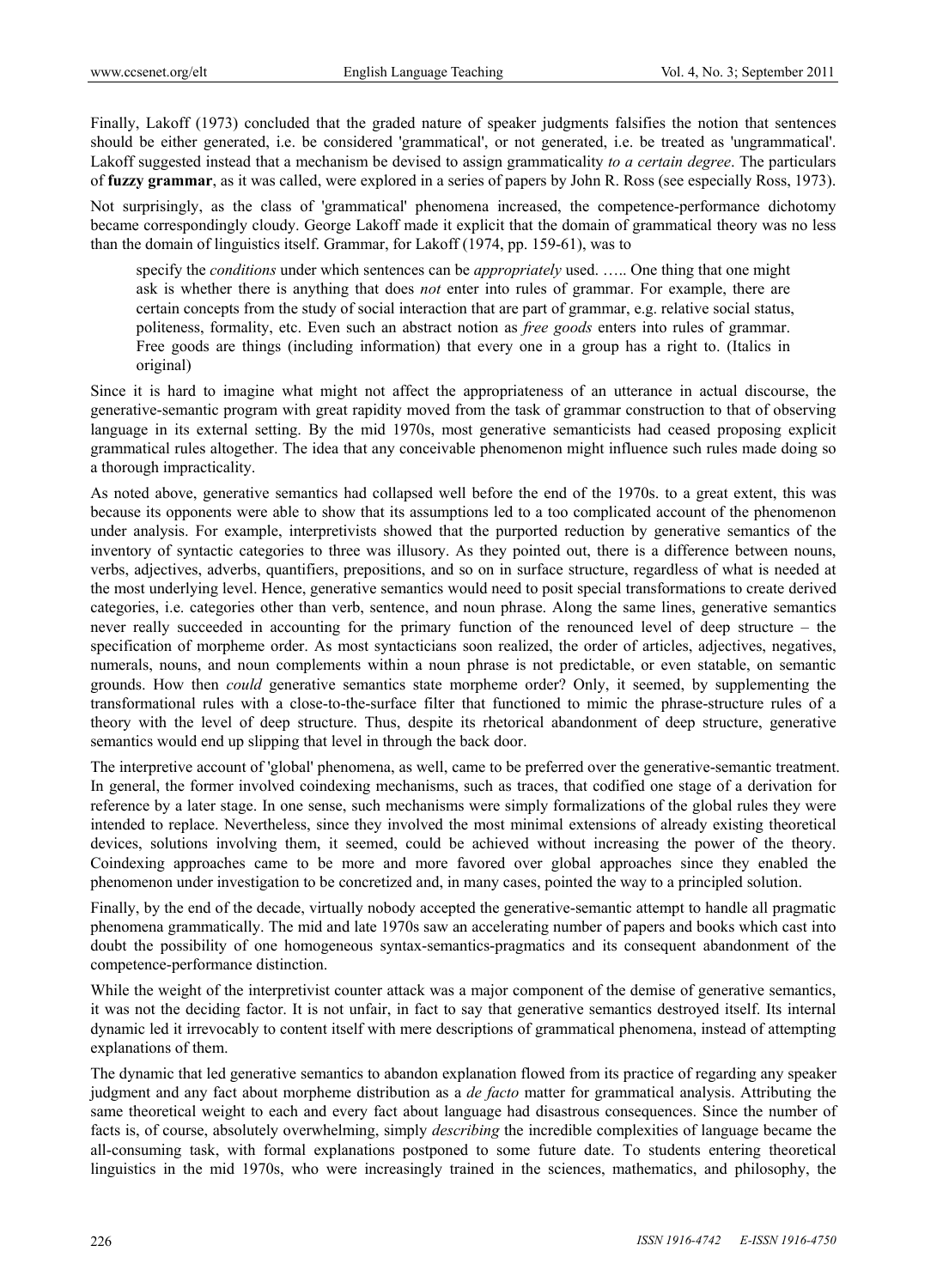generative-semantic position on theory construction and formulization was anathema. It is hardly surprising that they found little of interest in this model.

At the same time that interpretivists were pointing out the syntactic limitations of generative semantics, that framework was co-opted from the opposite direction by sociolinguistics. Sociolinguists looked with amazement at the generative-semantic program of attempting to treat societal phenomena in a framework originally designed to handle such sentence level properties as morpheme order and vowel alternations. They found no difficulty in convincing those generative semanticists most committed to studying language in its social context to drop whatever lingering pretence they still might have of doing a grammatical analysis, and to approach the subject matter instead from the traditional perspective of the social sciences.

While generative semantics now no longer is regarded as a viable model of grammar, there are innumerable way in which it has left its mark on its successors. Most importantly, its view that sentences must at one level have a representations in a formalism isomorphic to that of symbolic logic is now widely accepted by interpretivists, and in particular by Chomsky. It was generative semanticists who first undertook an intensive investigation of syntactic phenomena which defied formalization by means of transformational rules as they were then understood, and led to the plethora of mechanisms such as **indexing devices, traces,** and **filters**, which are now part of the interpretivists' theoretical store. Even the idea of lexical decomposition, for which generative semanticists were much scorned has turned up in the semantic theories of several interpretivists.

## **2. Interpretive vs. Generative Semantics**

The label **interpretive semantics** describes any approach to generative grammar that assumes that rules of semantic interpretation apply to already generated syntactic structures. It was coined to contrast with **generative semantics**, which posits that semantic structures are directly generated, and then undergo a transformational mapping to surface structure. Confusingly, however, while 'generative semantics' is the name of a particular framework for grammatical analysis, 'interpretive semantics' is only the name for an approach to semantic rules *within* a set of historically related frameworks. Thus there has never been a comprehensive theoretical model of interpretive semantics as there has been of generative semantics.

After the collapse of generative semantics in the late 1970s, virtually all generative grammarians adopted the interpretive-semantic assumption that rules of interpretation apply to syntactic structures. Since the term no longer singles out one of a variety of distinct trends within the field, it has fallen into disuse.

Followers of interpretive semantics in 1970s were commonly referred to simply as **interpretivists** as well as by the more cumbersome **interpretive semanticists**. A terminological shortening has been applied to the name for the approach itself: any theory that posited rules of semantic interpretation applying to syntactic structures is typically called an **interpretive theory**.

The earliest generative treatment of semantic, Katz and Fodor's 1963 paper, 'The structure of a semantic theory', was an interpretive one. The goals they set for such a theory were to underlie all subsequent interpretive approaches to semantics and, indeed, have characterized the majority position of generative grammarians in general with respect to meaning. Most importantly, Katz and Fodor drew a sharp line between those aspects sentence interpretation deriving from linguistic knowledge and those deriving from beliefs about the world. That is, they asserted the theoretical distinction between **semantics** and **pragmatics**.

Katz and Fodor motivated this dichotomy by pointing to sentences such as *Our store sells alligator shoes.* As they pointed out, in actual usage, these sentences are not taken ambiguously – the former is typically interpreted as '.. shoes for horses', the latter as ' … shoes from alligator skin'. However, they argued that it is not horses, but not for alligators, and that shoes are made out of alligator skin, but not often out of horse hide (and if they are, we call them 'leather shoes'). Semantic theory, then, would characterize both sentences as ambiguous – the only alternative, as they saw it would be for such a theory to incorporate all of human culture and experience.

Katz and Fodor thus set the tone for subsequent work in interpretive semantics by assuming that the semantic component of the grammar has responsibility for accounting for the full range of possible interpretations of any sentence, regardless of how world knowledge might limit the number of interpretations actually assigned to an utterance by participants in a discourse.

Katz and Fodor also set a lower bound for their interpretive theory: namely, to describe and explain speakers' ability to (1) determine the number and content of the readings of a sentence; (2) detect semantic anomalies; (3) decide on paraphrase relations between sentences; and (4) more vaguely, mark 'every other semantic property that plays a role-in this ability' (1963, p. 176).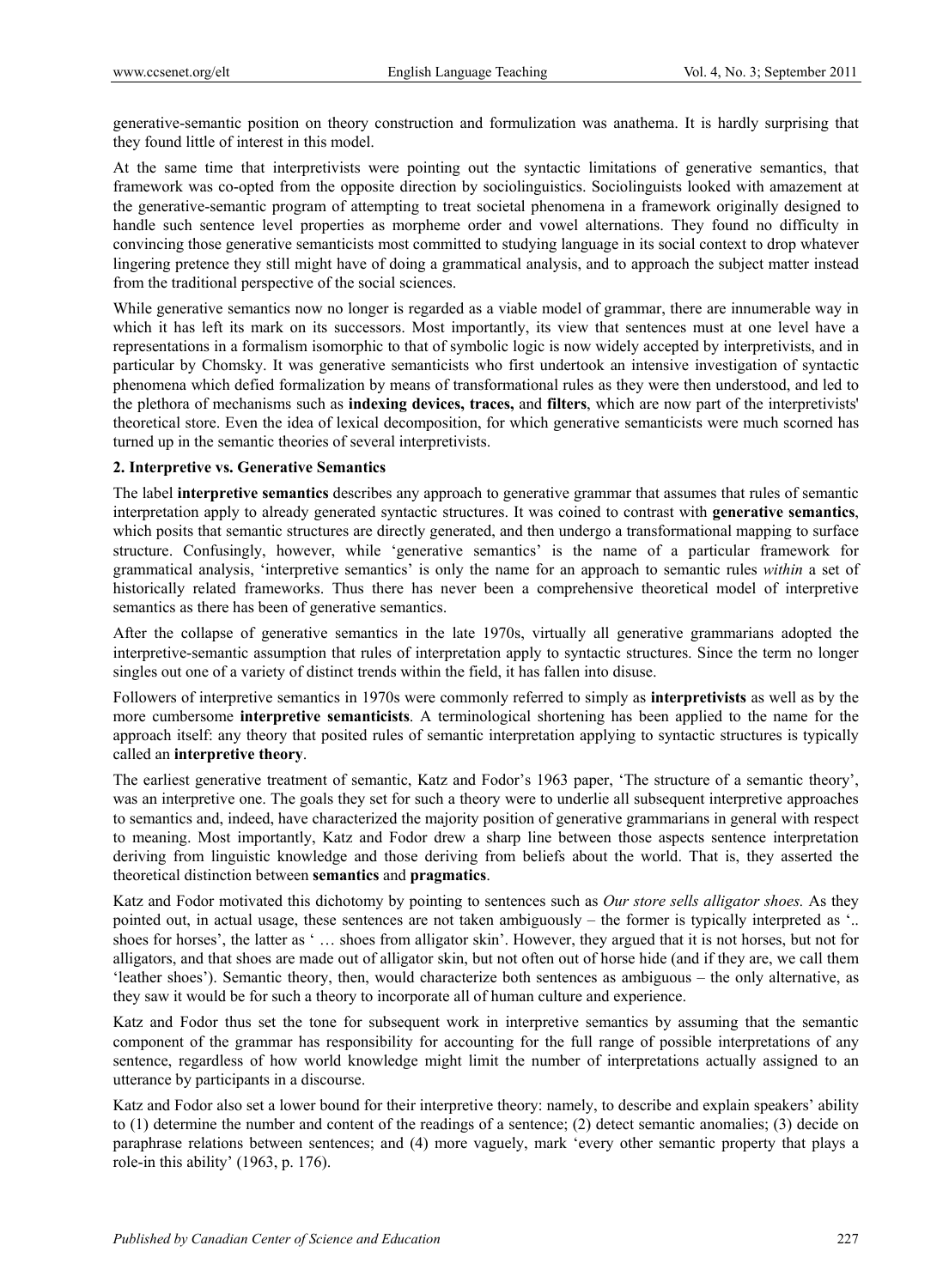The Katz-Fodor interpretive theory contains two components: the **dictionary**, later called the **lexicon**, and the **projection rules**. The former contains, for each lexical item, a characterization of the role it plays in semantic interpretation. The latter determines how the structured combinations of lexical items assign a meaning to the sentence as a whole.

The dictionary entry for each item consists of a **grammatical portion** indicating the **syntactic category** to which it belongs and a **semantic portion** containing **semantic markers, distinguishers,** and **selectional restrictions**. The semantic markers and distinguishers each represent some aspect of the meaning of the item, roughly corresponding to`**systematic** and **incidental** aspects, respectively. For example, the entry for *bachelor* contains markers such as (Human), (Male), (Young), and distinguishers such as [who has never married] and [who has the first or lowest academic degree]. Thus a Katz-Fodor lexical entry very much resembles the product of a componential analysis.

The first step in the interpretation of a sentence is the plugging of the lexical items from the dictionary into the syntactically generated **phrase-marker**. After insertion, **projection rules** apply upwards from the bottom of the tree, amalgamating the readings of adjacent nodes to specify the reading of the node which immediately dominates them.

Since any lexical item might have more than one reading, if the projection rules were to apply in an unconstrained fashion, the number of readings of a node would simply be the product of the number of readings of those nodes which it dominates. However, the selectional restrictions forming part of the dictionary entry for each lexical item serve to limit the amalgamatory possibilities. For example, the entry for the verb *hit* in the Katz-Fodor framework contains a selectional restriction limiting its occurrence to objects with the marker (Physical Object). The sentence *The man hits the colorful ball would thus be interpreted as meaning '... strikes the brightly colored round object',* but not as having the anomalous reading '… strikes the gala dance', since *dance* does not contain the marker (Physical Object).

In the years following the appearance of Katz and Fodor's work, the attention of interpretivists turned from the question of the question of the character of the semantic rules to that of the syntactic level most relevant to their application.

An attractive solution to this problem was put forward in Katz and Postal's book *An Integrated Theory of Linguistic Descriptions* (1964), Katz and Postal concluded that all information necessary for the application of the projection rules is present in the deep structure of the sentence, or, alternatively stated, that transformational rules do not affect meaning. This conclusion became known simply as the **Katz-Postal Hypothesis**.

The Katz-Postal Hypothesis received support on several grounds. First, rules such as **Passive** distort the underlying grammatical relations of the sentence relations that quite plausibly affect its semantic interpretation. Hence, it seemed logical that the projection rules should apply to a level of structure that exists before the application of such rules, i.e., they should apply to deep structure. Second, it was typically the case that discontinuities were created by transformational rules (*look … up, have … en,* etc.) and never the case that a discontinuous underlying construction became continuous by the application of a transformation. Naturally, then, it made sense to interpret such constructions at an underlying level where their semantic unity is reflected by syntactic continuity. Finally, while there were many motivated examples of transformations which deleted elements contributing to the meaning of the sentence – the transformations forming imperatives and comparatives, for example – none had been proposed which inserted such elements. The rule which Chomsky (1957) had proposed to insert meaningless supportive *do* was typical in this respect. Again, this fact pointed to a deep structure interpretation.

The hypothesis that deep structure is the sole input to the semantic rules dominated interpretive semantics for the next five years, and was incorporated as an underlying principle of its offshoot, generative semantics. Yet there were lingering doubts throughout this period that transformational rules were without semantic effect. Chomsky expressed these doubts in a footnote in *Aspects of the Theory of Syntax* (1965, p.224), where he reiterated the feeling that he had expressed in *Syntactic Structures* (1957) that *everyone in the room knows at least two languages* and *At least two languages are known by everyone in the room* differ in meaning. Yet he considered that both interpretations might be 'latent' in each sentence. A couple of years later he gave his doubts even stronger voice, though he neither gave specific examples nor made specific proposals.

The controversy surrounding generative semantics stemmed in part from the competition between two fundamentally different approaches to semantics within transformational generative syntax. The first semantic theories designed to be compatible with transformational syntax were **interpretive**. Syntactic rules enumerated a set of well-formed sentences paired with syntactic structures, each of which was assigned an **interpretation** by the rules of a separate semantic theory. This left syntax relatively (though by no means entirely) "autonomous" with respect to semantics, and was the approach preferred by Chomsky. In contrast, generative semanticists argued that interpretations were generated directly by the grammar as deep structures, and were subsequently transformed into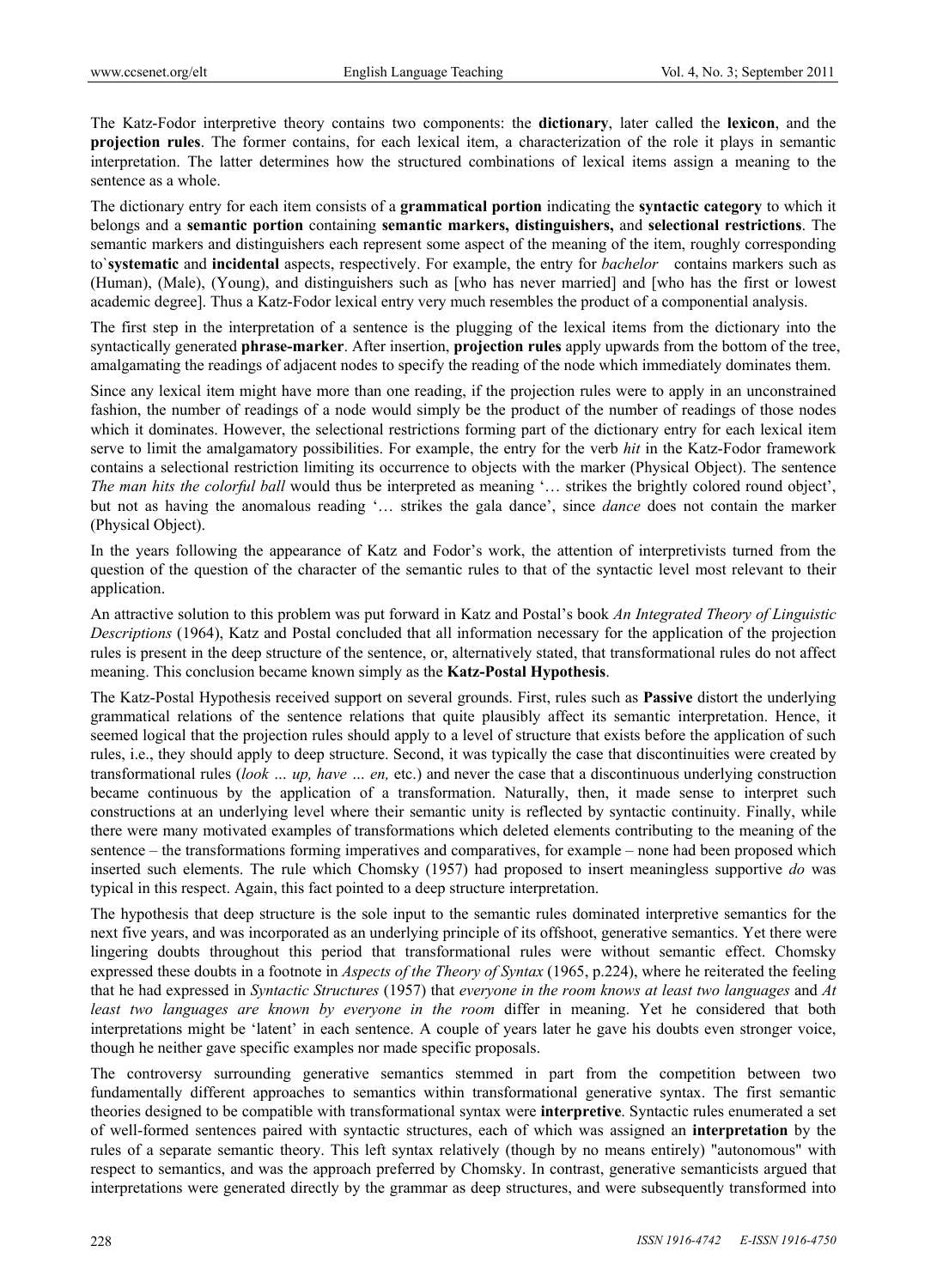recognizable sentences by transformations. This approach necessitated more complex deep structures than those proposed by Chomsky, and more complex transformations as a consequence. Despite this additional complexity, the approach was appealing in several respects. First, it offered a powerful mechanism for explaining synonymity. In his initial work in generative syntax, Chomsky motivates transformations using active / passive pairs such as "I hit John" and "John was hit by me", which despite their identical meaning have quite different surface forms. Generative semanticists wanted to account for all cases of synonimity in a similar fashion – an impressively ambitious goal before the advent of more sophisticated interpretive theories in the 1970s. Second, the theory had a pleasingly intuitive structure: the form of a sentence was quite literally derived from its meaning via transformations. To some, interpretive semantics seemed rather "clunky" and ad hoc in comparison. This was specially so before the development of **trace theory**.

## **3. Conclusion**

Theory of transformational grammar developed from the late 1960s to the mid-1970s. he original proposal was that a base component of a grammar should directly generate semantic representations of sentences, which would be converted to surface structures with no intervening level of deep structure. This was associated in particular with the view that lexical items were units only at the surface level. But in the 1970s it became clear that the proposed semantic representations could not be assigned by rules of grammar independent of the knowledge, beliefs, etc. of individual speakers.

Generative semantics includes semantic and pragmatic information in a linguistic description. According to generative semantics, interpretation is independent of syntactic structure. That is, changing the structure does not influence the meaning. In a generative semantics account of a language, all meaning is present in a deep structure which is sometimes called logical structure in order to distinguish it from the syntactic structures of interpretive semantics.

Interpretive semantics holds that semantic interpretation depends on syntactic structure. That is, by changing the arrangement of the words in a sentence, the meaning of the sentence changes. Interpretive semantics has three versions: **Standard Theory** which states that meaning resides in the seep structure. That is transformations would not change the meaning. **Extended Standard Theory** states that meaning resides in both deep and surface structures. So, transformations would change the meaning. **Revised Extended Standard Theory** states that meaning resides at the level of surface structure. According to the last version, deletion and movement transformations leave traces of constituents, thereby permitting all semantic interpretation to occur at the surface structure. This version is also called **Trace Theory**.

## **References**

Amirian, M.R. (2010). Linguistics. Tehran: Sepahan Publications.

Bartsch, R. and Vennemam, T. (1972). Semantic structures: a study in the relation between semantics and syntax. Frankfurt ( $2<sup>nd</sup>$ edn 1973).

Chomsky, N. (1965). Aspects of theory of syntax. Cambridge: MA, MIT Press.

Chomsky, N. (1971). Deep structure, surface structure, and semantic interpretation*.* In D.D. Steinberg and L.A.Jakobovits (Eds). Semantics. Cambridge. 183-216.

Chomsky, N. (1972). Studies on semantics in generative grammar*.* The Hague.

Falk, J.S. (1978). Linguistics and language*:* a survey of basic concepts and implications*.* New York, John Wiley & Sons.

Katz, J.J. (1970). Interpretive semantics vs. generative semantics. FL6. 220-59.

Katz, J.J. and Fodor, J.A. (1963). The structure of semantic theory*.* Language 39.170-210.

Lakoff, G. (1970). Linguistics and natural logic*.* Synthese 22. 151-257. doi:10.1007/BF00413602, http://dx.doi.org/10.1007/BF00413602

Lakoff, G. (1971). On generative semantics*.* In D.D. Steinberg and L.A. Jakobovits (Eds), semantics. Cambridge. 232-96.

Lyons, J. (1977). Semantics, vol. I. Cambridge: Cambridge University Press.

Matthews, P.H. (2007). Oxford concise dictionary of linguistics (2<sup>nd</sup> edn). Oxford, Oxford University Press.

Nazari Bagha, K. (2009). What is transformational generative grammar? *Poetcrit. 1,147-150*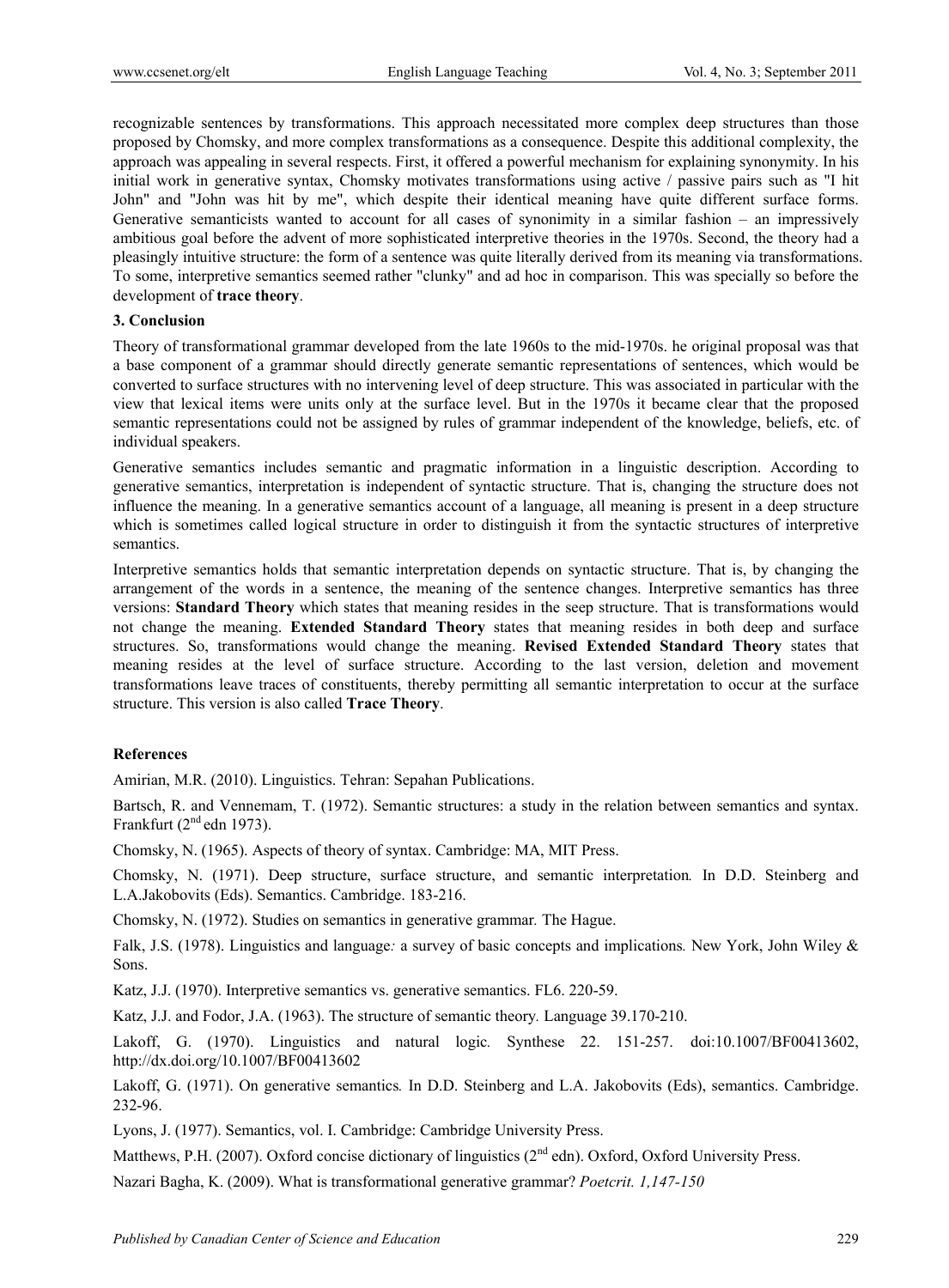Nazari Bagha, K, (2009). Generative grammar. *Management and label studies*. *2, 291-304*. Nazari Bagha, K, (2008). Some semantic considerations in generative grammar. *Language and literature.4, 46-66*. Seuren. P.A.M. (1985). Discourse semantics. Oxford.